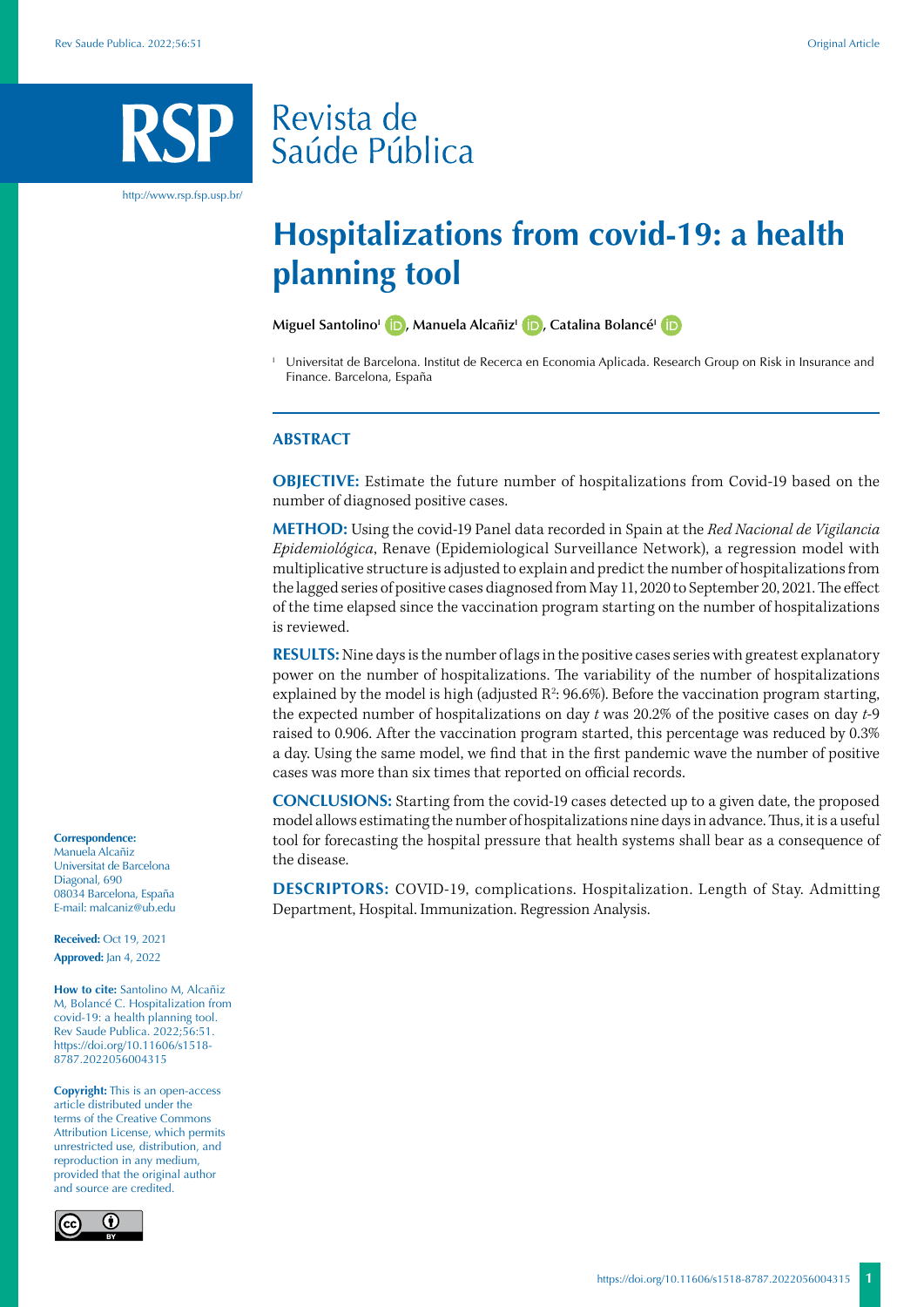# **INTRODUCTION**

The disease known as covid-19, caused by the SARS-CoV-2 virus, was declared a global pandemic by the World Health Organization in March 2020. It gave rise to an unprecedented health and social challenge<sup>1</sup>. The many pandemic waves have put the hospital system under stress, as it shall meet the new demand generated and, at the same time, maintain the care to patients with processes entailing from other pathologies<sup>2</sup>. .

Several articles have focused on modeling the development of the number of new coronavirus infections, helping to understand the relationship between diagnosed cases and hospitalizations<sup>3-5</sup>. Some studies analyze the probability of hospitalization based on risk factors such as SARS-CoV-2 variant, age, sex or pre-existing diseases<sup>6-7</sup>. However, there are few studies that attempt to predict the future number of hospitalizations based on the number of newly infected cases detected, and the time elapsing between infection and hospitalization.

Nguyen et al.<sup>8</sup> apply a model to investigate the short-term multivariate association between the number of hospital beds occupied and the local incidence of SARS-CoV-2 infections in the metropolitan area of Charlotte, United States. López-Izquierdo et al.2 analyze the association between the percentage of individuals with a positive PCR, and the number of hospitalizations for SARS-CoV-2 infection, using the Poisson regression model. They focus on the analysis of the relative risk of the number of daily admissions for every 1% or 5% daily increase of new positive PCR recorded in the previous ten days (lags from 0 to 10 days).

This work, thus, aims at estimating the future number of daily hospitalizations from covid-19 based on the number of positive cases detected. Conversely to López-Izquierdo et al.<sup>2</sup>, we propose a simple model relating the lags in the number of positive cases with greater explanatory capacity and the number of hospitalizations. This way, there is a tool to assist in hospital planning.

For that, a regression model with a multiplicative structure is used. Specifically, the impact of the number of positive cases on hospitalizations during the 20 days following the onset of symptoms is reviewed, as most hospitalizations occur during the first 14 days after laboratory confirmation of covid-19<sup>6</sup>. The lag that presents greatest explanatory and predictive capacity is selected to construct the model, and the effect on the expected number of hospitalizations during time elapsed since the start of the vaccination program, December 27, 2020, is investigated. Finally, the ability of the proposed model to predict the number of hospitalizations in the fifth pandemic wave is evaluated. The selected model allows us to estimate the number of positive cases in the first pandemic wave, when the capacity of diagnosing positive results was reduced, based on cases hospitalized from covid-19 in that period.

# **METHODS**

#### **Data**

Data used in this study were extracted from the covid-19 Panel. This panel is built based on the declaration of positive cases registered in Spain to the *Red Nacional de Vigilancia Epidemiológica* (Renave) by the SiViEs platform (*Sistema de Vigilancia de España*, or Spain Surveillance System), which is managed by the *Centro Nacional de Epidemiología*  (National Epidemiology Center). Specifically, two databases are used. The number of positive cases is obtained from the database containing the number of cases detected through diagnostic technique and *Comunidad Autónoma* (Autonomous Community) of residence (file *casos\_tecnica\_ccaa.csv*). The number of hospitalizations is extracted from the database that also contains the number of admissions to intensive care units,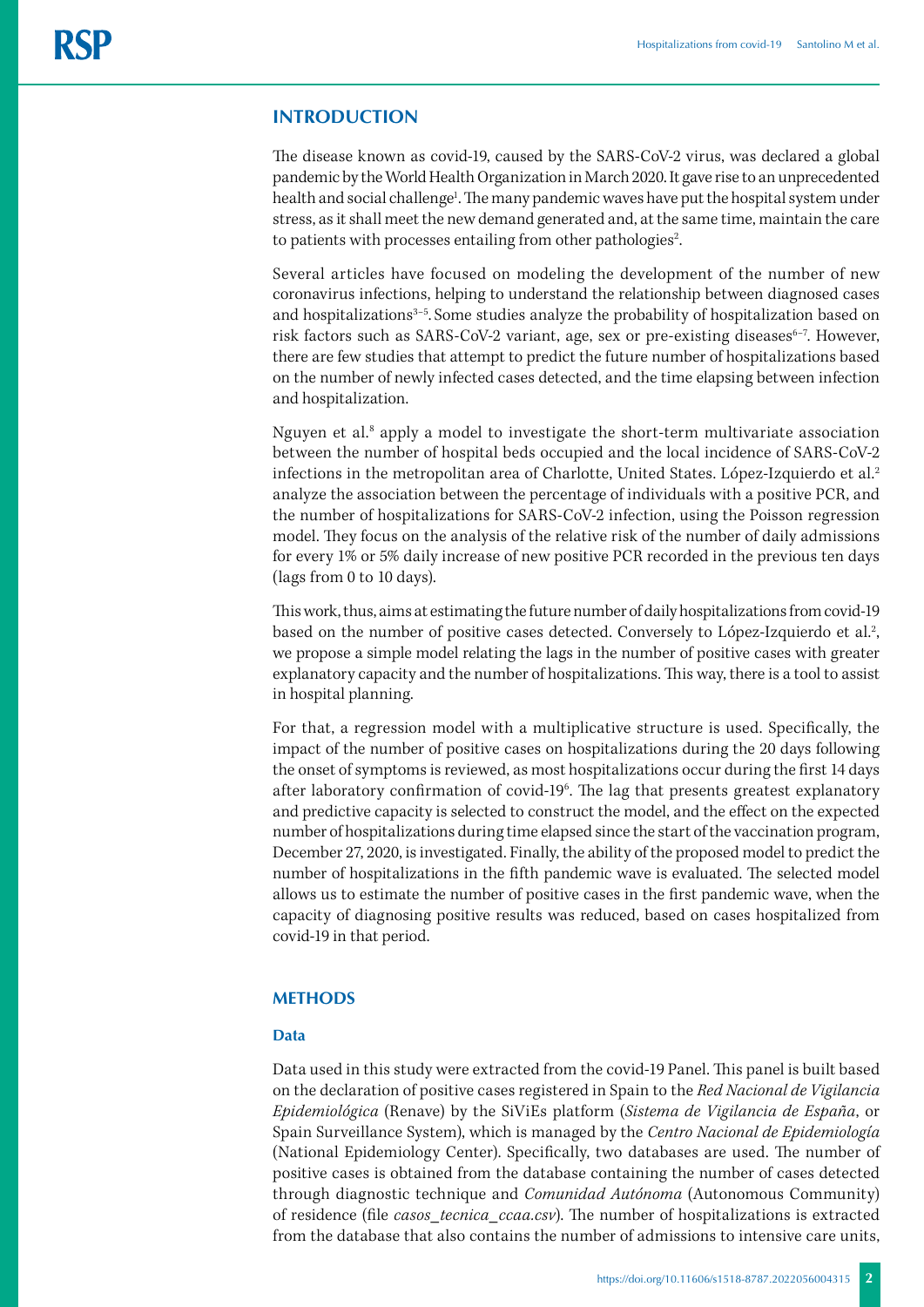and the number of deaths by sex, age and province of residence (file *casos\_hosp\_uci\_ def \_sexo\_edad\_ provres.csv*).

#### **Time Period**

The time period of the series comprises from January 1, 2020 to September 20, 2021 (latest data available). It should be noted that on May 10, 2020 the criteria for counting positive cases and recording the start date were changed. Until then, the series included cases detected through a positive diagnostic test for active infection, as well as all hospitalized cases, cases admitted to intensive care units, and deaths. As of May 11, cases confirmed through PCR or antigen testing were included. On the other hand, the date of imputation of positive cases for patients with symptoms was recorded as the date of symptoms onset or, alternatively, the date of diagnosis minus six days (if registration was until May 10, 2020) or minus three days (from May 11 onward). For asymptomatic patients, the date of imputation always coincided with the date of diagnosis. Due to this change on the criteria for counting the number of positive cases detected, the analysis excluded the period prior to May 10, 2020. Thus, the period selected in this study runs from May 11, 2020 to September 20, 2021.

#### **Model**

To model the relationship between the number of covid-19 positive cases and the number of hospitalizations for the same disease, the multiplicative structure regression model is proposed:  $y_t = e^{\beta_1} \cdot e^{\beta_2 \cdot days\_vac_{t-n}} \cdot x_{t-n}^{-\beta_3} \cdot e^{\beta_t}$ , with  $y_t$  being the number of hospitalizations at time  $t(t=1,...,T$ , with *T* equal to the total number of observations in the series, i.e. 489 days),  $x_t$ <sub>n</sub> the number of positive cases at time *t*-*n*, where *n* is the number of lags (*n*=0,1,2,…,*t-1*), and  $\varepsilon_t$  the error term which follows a normal distribution with null expectation and standard deviation *σ.* The expression *days*\_*vac<sup>t</sup>*–*<sup>n</sup>*takes the number of days elapsed between *t-n* timepoint and the day on which the vaccination period started, December 27, 2020, taking value zero if *t-n* timepoint is prior to this date. The parameters to be estimated are  $\beta_1$ ,  $\beta_2$  and  $\beta_{_3}$ . The multiplicative structure is widely used to study the long-term relationship between time series. By applying logarithms to both sides of the expression, the following linear relationship between the number of positive results and the number of hospitalizations is obtained:

$$
log(y_t) = \beta_1 + \beta_2 \, days\_vac_{t-n} + \beta_3 \, log(x_{t-n}) + \varepsilon_t \tag{1}
$$

whose parameters may be estimated by ordinary least squares.

The analysis is based on the econometric methodology for the treatment of time series<sup>9</sup>. First, it is investigated whether there is a seasonal component in the series associated with the day of the week (regular variations). The multiplicative model is considered for the correction of the seasonal component, i.e., it is assumed that a series may be represented as the product of three components that reflect the trend, the seasonality and error. The seasonal component is corrected by dividing the values observed by the factors associated with seasonality. Unit root tests of the series and cointegration tests are further performed to determine the number of lags to be considered in model (1). Finally, the regression model is estimated, using the variance and covariance matrix estimator that is consistent with the heteroscedasticity and autocorrelation of residuals.

#### **RESULTS**

All calculations were performed in R 4.1.1.<sup>10</sup> A first descriptive data analysis shows that the mean number of positive cases and hospitalizations differs according to the day of the week. Specifically, there is a seasonal component in which Saturdays and Sundays systematically register lower values than the other days for both series. The estimated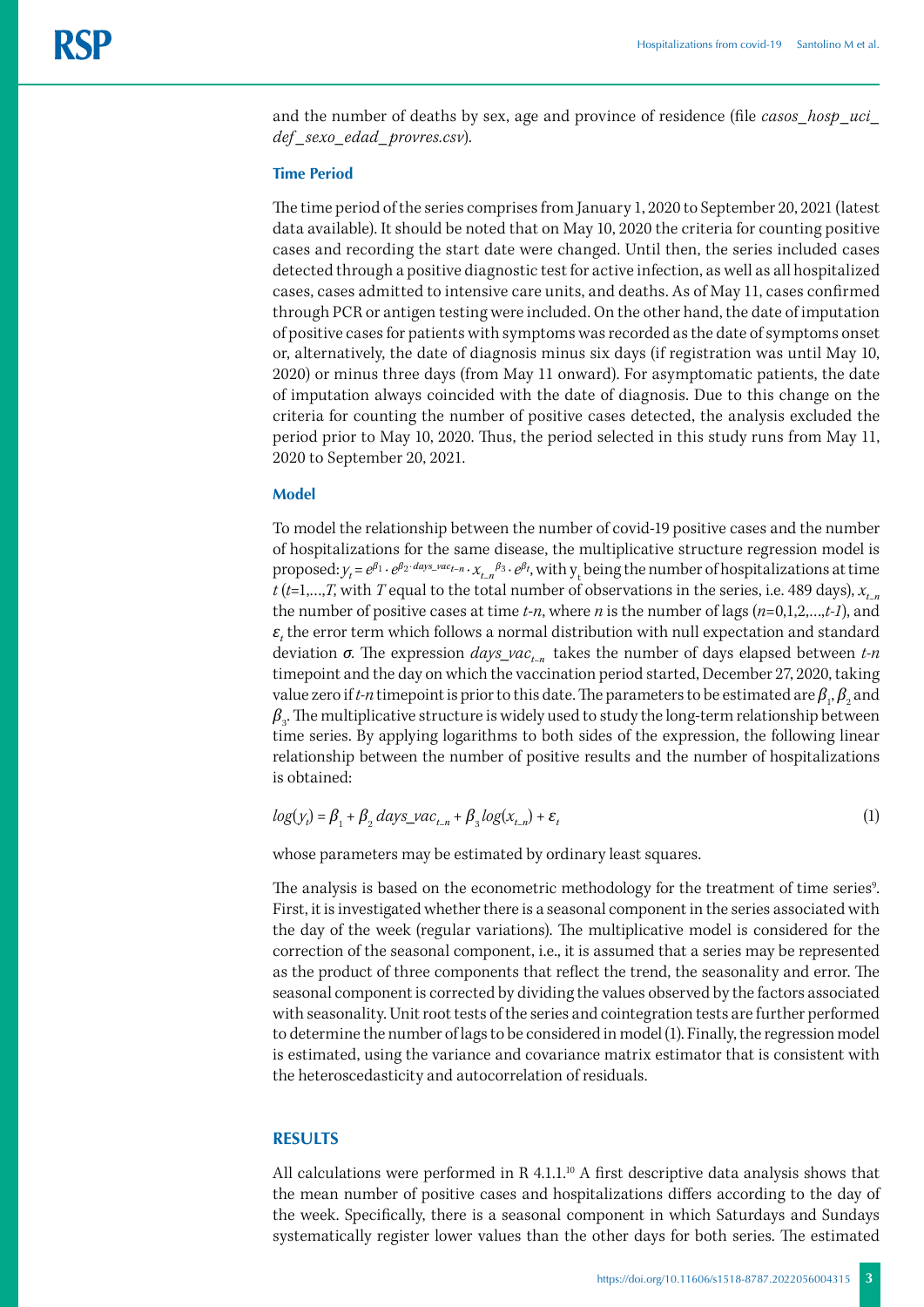seasonality coefficients for each day of the week are: Mon: 1.097; Tue: 1.134; Wed: 1.083; Thu: 1.025; Fri: 1.081; Sat: 0.841; Sun: 0.738, for positive cases; and Mon: 1.118; Tue: 1.069; Wed: 1.055; Thu: 1.050; Fri: 1.087; Sat: 0.832; Sun: 0.789, for the number of hospitalizations. The seasonal component is corrected by dividing the observed values of the series by the seasonal coefficients, depending on the day of the week.

Once the seasonal component is corrected, the number of lags in the number of positive cases is selected. Figure 1 shows the time series of the number of positive cases (in tens), and the number of hospitalizations for the period under investigation. The behavior of both series is similar, although there is a certain lag in the number of positive cases in relation to the number of hospitalizations (translation). The seasonality of the series was analyzed using the augmented Dickey-Fuller (ADF) unit root test<sup>11</sup>. At a 5% significance level, the null hypothesis of non-seasonality of the series was rejected for the number of positive cases (ADF= -4.54;  $p = 0.01$ ) and for the number of hospitalizations (ADF= -3.56; p = 0.03). On the other hand, the null hypothesis of non-seasonality is not rejected for positive results and hospitalizations on a logarithmic scale (ADF= -2.23;  $p = 0.48$ ); ADF= $-1.46$ ;  $p = 0.81$ , respectively).

Since the series are not seasonal on a logarithmic scale, they shall be cointegrated in order to fit the linear regression (1), and ensure that the results obtained are not spurious9 . The cointegration of the series in logarithmic scale is tested using the Phillips-Ouliaris (PO) cointegration test, which is based on the unit root test of the residuals of the cointegrating regression $12$ . The series cointegration is analyzed on a logarithmic scale for the first twenty lags of the positive cases series. Among the lagged series of positive results cointegrated with the number of hospitalizations, the one showing the greatest explanatory capacity in model (1) is selected according to the goodness-of-fit measures. Based on the results found, 9 lags in the number of positive cases are selected (PO = -116.41; p < 0.01). Figure 2 details the hospitalizations number series and the number of positive results with 9 lags on the original scale (left), and on logarithmic scale (right).

For equation (1) the error term is assumed to be homoscedastic (constant variance), and uncorrelated with lags. When these assumptions are violated, the least squares estimator of the variance-covariance matrix is inconsistent. In this study, the consistent estimator



**Figure 1.** Daily series of the number of positive cases diagnosed, and the number of hospitalizations.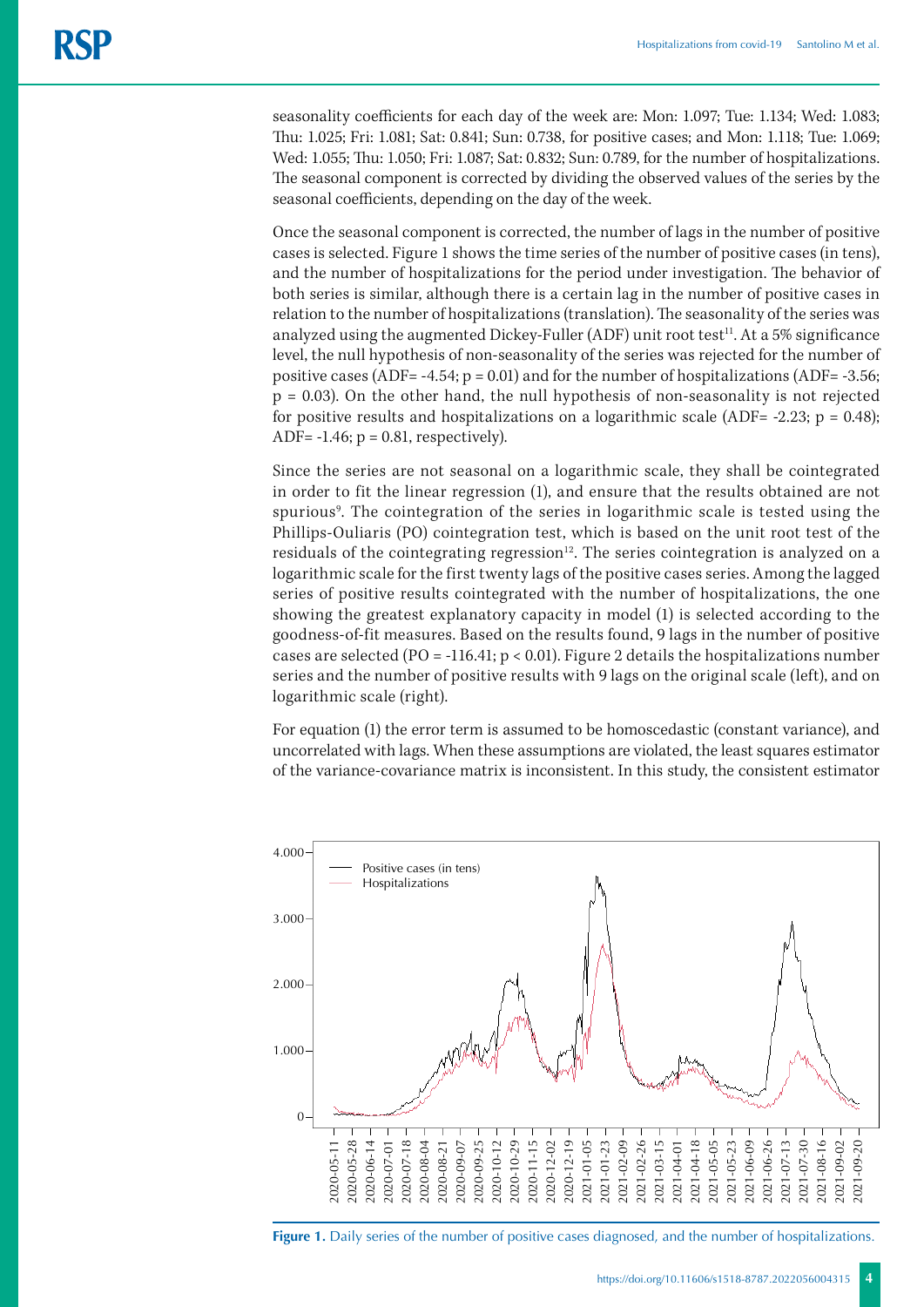

**Figure 2.** Series of the number of positive cases with 9 lags, and the number of hospitalizations (original scale and logarithmic scale).

#### **Table.** Fitting of the proposed regression model.

| <b>Variable</b>             | <b>Coefficient</b> | <b>Standard error</b> |         |
|-----------------------------|--------------------|-----------------------|---------|
| Constant                    | $-1.601$           | 0.2029                | < 0.001 |
| days_vac $(9 \text{ lags})$ | $-0.003$           | 0.0003                | < 0.001 |
| $log_{10}(9 \text{ lags})$  | 0.906              | 0.0223                | < 0.001 |

days\_vac: days since the start of the vaccination program; log\_pos: number of positive cases diagnosed (in logarithm).

Number of observations = 489.

Adjusted coefficient of determination  $(R^2) = 0.9646$ .

with heteroscedasticity and autocorrelation (HAC) of the variance-covariance matrix is calculated13. The Table presents the results of the regression model fit using estimation errors consistent with heteroscedasticity and autocorrelation.

The adjusted coefficient of determination is 96.46%, so it may be concluded that the explanatory power of the model is very high. The coefficients associated with the number of positive cases, and number of days elapsed since the start of vaccination are significant at 1%, with t-statistic value =  $40.70$  (p < 0.01) and t = -11.35 (p < 0.01), respectively. The coefficient positive sign associated with the number of positive cases suggests that the expected number of hospitalizations increases with the number of positive cases. Likewise, the coefficient negative sign associated with the number of days since the start of vaccination reflects that the number of hospitalizations decreases as the time span since the vaccination period starting increases. The residuals' normality is not rejected at 5% with the Shapiro-Wilk test (W = 0.998;  $p = 0.90$ ). At a significance level of 10%, the null hypothesis of residuals' non-seasonality is rejected (ADF= $-3.34$ ; p = 0.06).

The estimated coefficients for model (1) are organized as follows:

$$
\hat{y}_t = e^{-1.601} \cdot (e^{-0.003})^{days\_vac_{t-n}} \cdot x_{t-n}^{0.906}
$$
\n
$$
= 0.202 \cdot (0.997)^{days\_vac_{t-n}} \cdot x_{t-n}^{0.906}
$$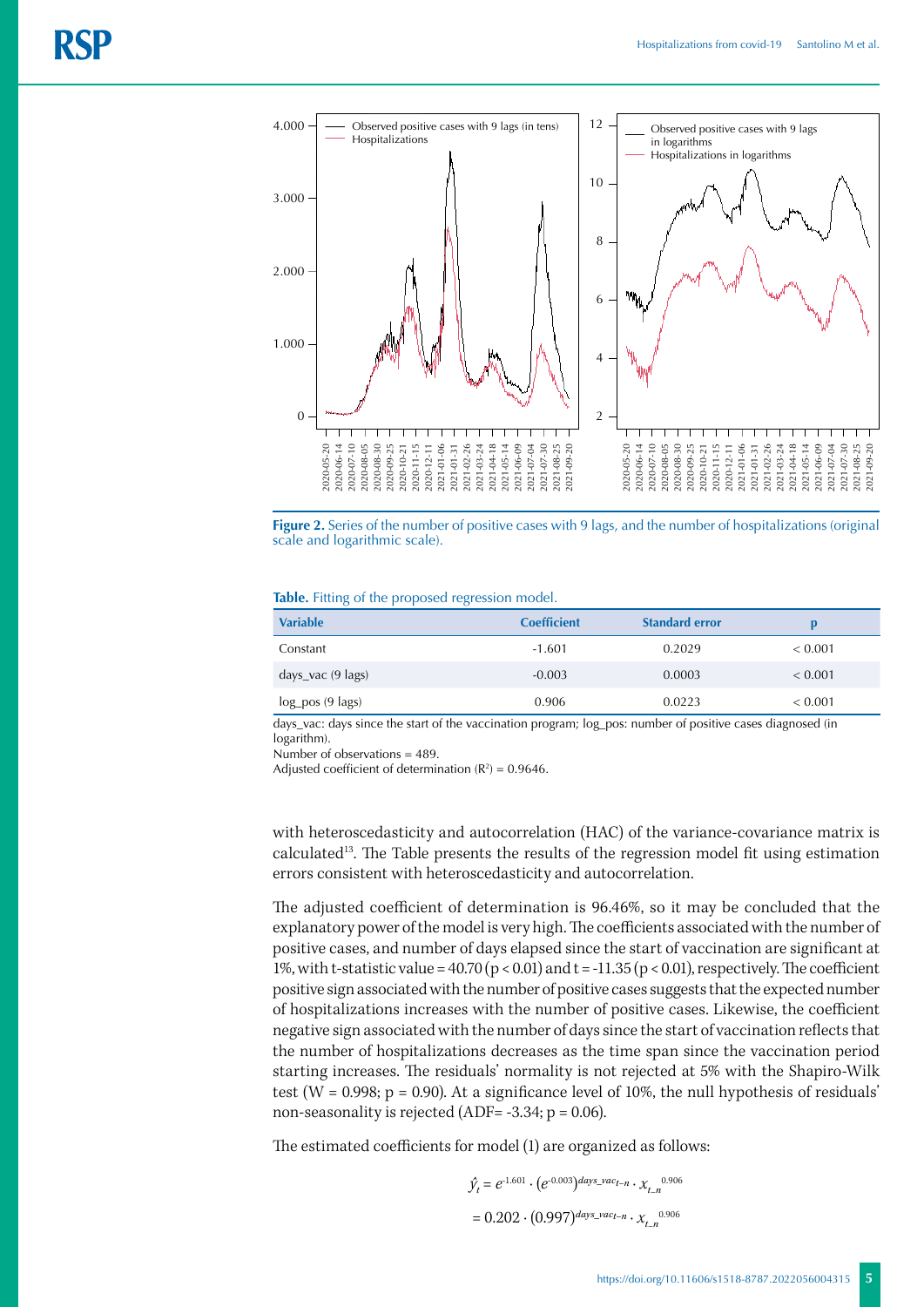This allows us to conclude that, before the vaccination program started, the expected number of hospitalizations on day *t* is 20.2% of the positive cases on day *t*-9 raised to 0.906. After the start of the vaccination program, the percentage of 20.2% is reduced to a rate of 0.3% a day.

### **Predicted Number of Positive Cases and Hospitalizations**

Information is available for the number of hospitalizations between January 1, 2020 and May 10, 2020. For the calculation of the number of hospitalizations, there was no change to the criteria at the end of that period, as was the case with the calculation of the number of positive cases. With the coefficients shown in the Table, the number of positive cases for the period January 1, 2020 to May 10, 2020 that would have predicted the number of hospitalizations we observed in that period, is calculated. Figure 3 compares the calculated number of positive cases with the number of positive cases actually recorded.

For the first pandemic wave, the number of daily positive cases that would predict the number of hospitalizations observed is much higher than that shown on the official records. The maximum number of positive cases between January 1, 2020 and May 10, 2020 would be 69,602 individuals a day, well above the recorded maximum of 10,743 individuals diagnosed positive. On more than 25% of the days in that period the computed number of positive cases exceeds the maximum value recorded.

Finally, the predictive ability of the model for the fifth pandemic wave is analyzed. The fifth wave is selected to evaluate the predictive ability of the model in order to have a large number of observations on the model calibration. Model (1) is refitted for the time period from May 11, 2020 to June 24, 2021. Once the model has been estimated, the prediction of the number of hospitalizations from June 25, 2021 to September 20, 2021 (out-of-sample prediction) is performed. Figure 4 shows the prediction of the number of hospitalized cases, and compares it with the observed number. As can be seen, the model satisfactorily predicts the number of hospitalizations for that period.



a The data used to fit the model are from May 11, 2020 to September 20, 2021. The number of positive cases predicted between January 1, 2020 and May 10, 2020 (first pandemic wave) are calculated based on hospitalizations observed in that period, assuming the validity of the estimated model for the subsequent period.

**Figure 3.** Comparison between the number of observed and predicted positive cases as a function of the number of hospitalizations<sup>a</sup>.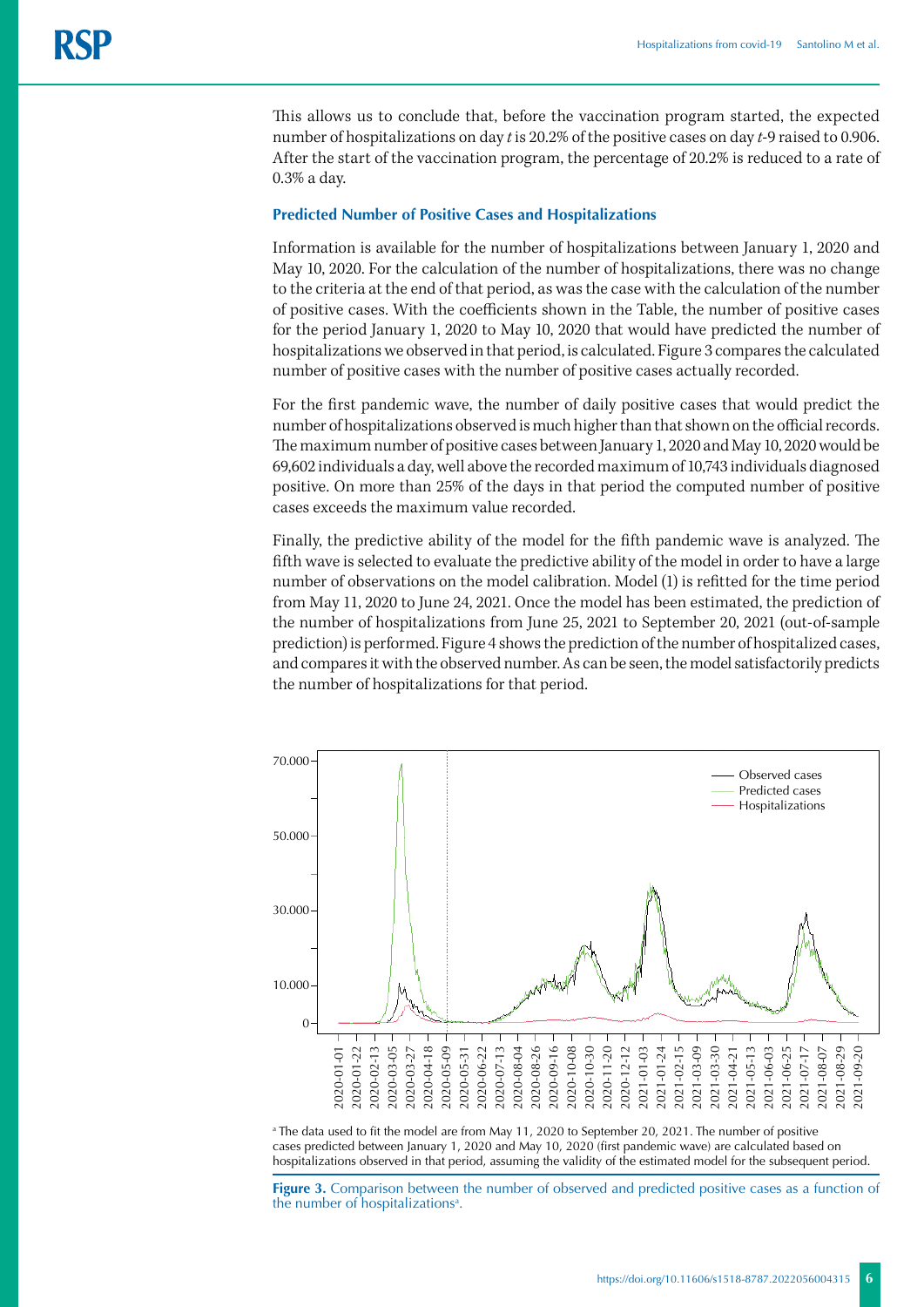

<sup>a</sup> The data used for the model fit are from May 11, 2020 to June 24, 2021. Predictions on the number of hospitalizations between June 25, 2021 and September 20, 2021 (fifth pandemic wave) are made for an out-ofsample data set.

**Figure 4.** Comparison between the actual number of hospitalizations and the prediction made by the model based on observed positive cases<sup>a</sup>.

# **DISCUSSION**

A simple way of modeling the relationship between the number of positive cases detected and the number of hospitalizations due to covid-19 is proposed. The model shows satisfactory goodness-of-fit to the data, so one may conclude that there is a multiplicative relationship between the number of cases diagnosed and the number of hospitalizations (additive between logarithmic transformations). Other studies have considered the exponential relationship between the number of hospitalizations and the percentage of positive PCR tests<sup>2</sup>.

For the first wave of the pandemic there was a low diagnostic capacity due to very restricted testing $14$ . In that period, official records probably recorded hospitalizations from covid-19 better than the number of infections. The proposed model allows us to approximate the actual number of positive cases in the first wave based on the number of hospitalized covid-19 cases reported on official records. The results suggest that positive cases in the first wave are strongly underreported on these records. It should be noted that positive cases in the first wave computed in this article are those that would have been detected had the same diagnostic capacity been available as of May 11, 2020. In other words, the proportion of infections that remained undetected after May 11 would not be included in this estimate<sup>3</sup>. .

The different pandemic waves gave effect to significant hospital pressure<sup>5</sup> that should be managed with the available resources. The proposed model allows using the number of positive cases known to date to estimate the number of hospitalizations due to SARS-CoV-2 infection up to nine days in advance. The explanatory power and predictive behavior of the model in that time frame are very satisfactory. This makes it a useful tool for making decisions on hospital management issues. López-Izquierdo et al.<sup>2</sup> suggest that the second and sixth lags of the percentage of PCR-positive confirmed results express the strongest association with the number of hospital admissions. These results would be in line with this study, which concludes that the ninth lag (nine-day difference between the onset of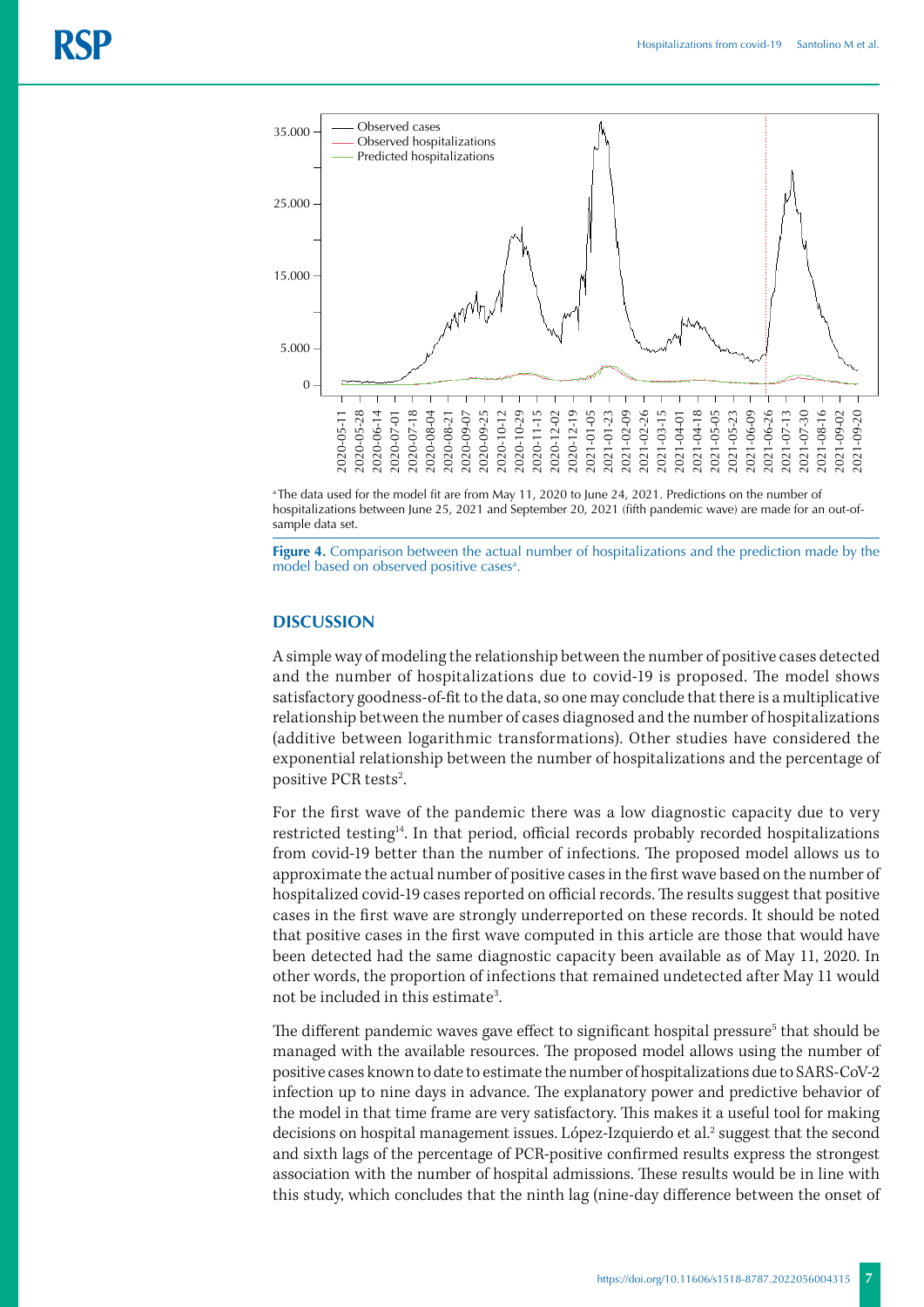symptoms and hospitalization) is the one that shows the best explanatory capacity for the number of positive results, followed by the fourth lag (four-day difference).

Vaccination against covid-19 drastically reduces the risk of hospitalization<sup>15,16</sup>. The proposed model includes a variable that accounts for the number of days elapsed since the start of the vaccination period in Spain. Results suggest that the number of hospitalizations in relation to the number of positive cases decreases as the start of the vaccination program increases. The effect of the time from the beginning of the pandemic to the start of the vaccination period was reviewed, and the coefficient associated with the time elapsed in this interval showed no relationship with the number of hospitalizations. However, after December 27, 2020, the number of hospitalizations declines as the time elapsed from that date increases. Before then, it does not seem to be a reduction in the percentage of hospitalizations in relation to the number of positive cases diagnosed, which could mean that the virus effects severity remained constant until the emergence of the vaccine.

This work is not exempt from limitations. For example, the proposed model does not include information on the sex of individuals, although some studies suggest that being male is a risk factor of hospitalization from covid-1917. Unfortunately, this information is not available on the databases used. On the other hand, this work is carried out for Spain as a whole. Although the vaccination campaign began nationwide on December 27, 2020, not all autonomous communities followed the same vaccination strategy or recorded their progress in the same way. This may have led to differences that are not visible in this analysis.

The methodology proposed herein may be used as a reference to investigate the relationship between diagnosed cases and hospitalizations in other pathologies susceptible to hospitalization, especially in epidemics with waves of contagion. Based on the cases detected in primary care, the number of patients requiring hospital stay could be approximated, as well as the expected lag between diagnosis and the need to admit the patient. It should be noted that this study highlights the importance of having reliable, homogeneous and updated information for predicting the behavior of indicators of great interest in public health.

# **REFERENCES**

- 1. García F, Santiago Melón DN, Paño JR, Galán JC. Organización del diagnóstico de SARS-CoV-2 y estrategias de optimización. Madrid. Sociedad Española de Enfermedades Infecciosas y Microbiología Clínica; 2021 [cited 2021 Nov 30]. Available from: [https://seimc.org/contenidos/documentoscientificos/recomendaciones/seimc-rc-2020-COVID19-](https://seimc.org/contenidos/documentoscientificos/recomendaciones/seimc-rc-2020-COVID19-OrganizacionDiagnostico.pdf) [OrganizacionDiagnostico.pdf](https://seimc.org/contenidos/documentoscientificos/recomendaciones/seimc-rc-2020-COVID19-OrganizacionDiagnostico.pdf)
- 2. López-Izquierdo R, Campo F, Eiros JM. Influencia de PCR SARS-CoV-2 positivas en los ingresos hospitalarios por COVID-19 en un área de salud española. Med Clin (Barc). 2021;156(8):407-8. https://doi.org/10.1016/j.medcli.2020.12.009
- 3. Hyafil A, Moriña D. Analysis of the impact of lockdown on the reproduction number of the SARS-Cov-2 in Spain. Gac Sanit. 2021;35(5);453-8. https://doi.org/10.1016/j.gaceta.2020.05.003
- 4. Sánchez-Villegas P, Daponte Codina A. Modelos predictivos de la epidemia de COVID-19 en España con curvas de Gompertz. Gac Sanit (Barc). 2021;35(6):585-9. https://doi.org/10.1016/j.gaceta.2020.05.005
- 5. Garrido JM, Martínez-Rodríguez D, Rodríguez-Serrano F, Pérez-Villanueva, Ferreiro-Marzal A, Jiménez-Quintana MM; Grupo de Estudio COVID-19\_Granada. Modelo matemático optimizado para la predicción y planificación de la asistencia sanitaria por la COVID-19. Med Intensiva. 2021. En prensa. https://doi.org/10.1016/j.medin.2021.02.014
- 6. Nyberg T, Twohig KA, Harris RJ, Seaman SR, Flannagan J, Allen H, et al. Risk of hospital admission for patients with SARS-CoV-2 variant B.1.1.7: cohort analysis. BMJ 2021;373:n1412. https://doi.org/10.1136/bmj.n1412